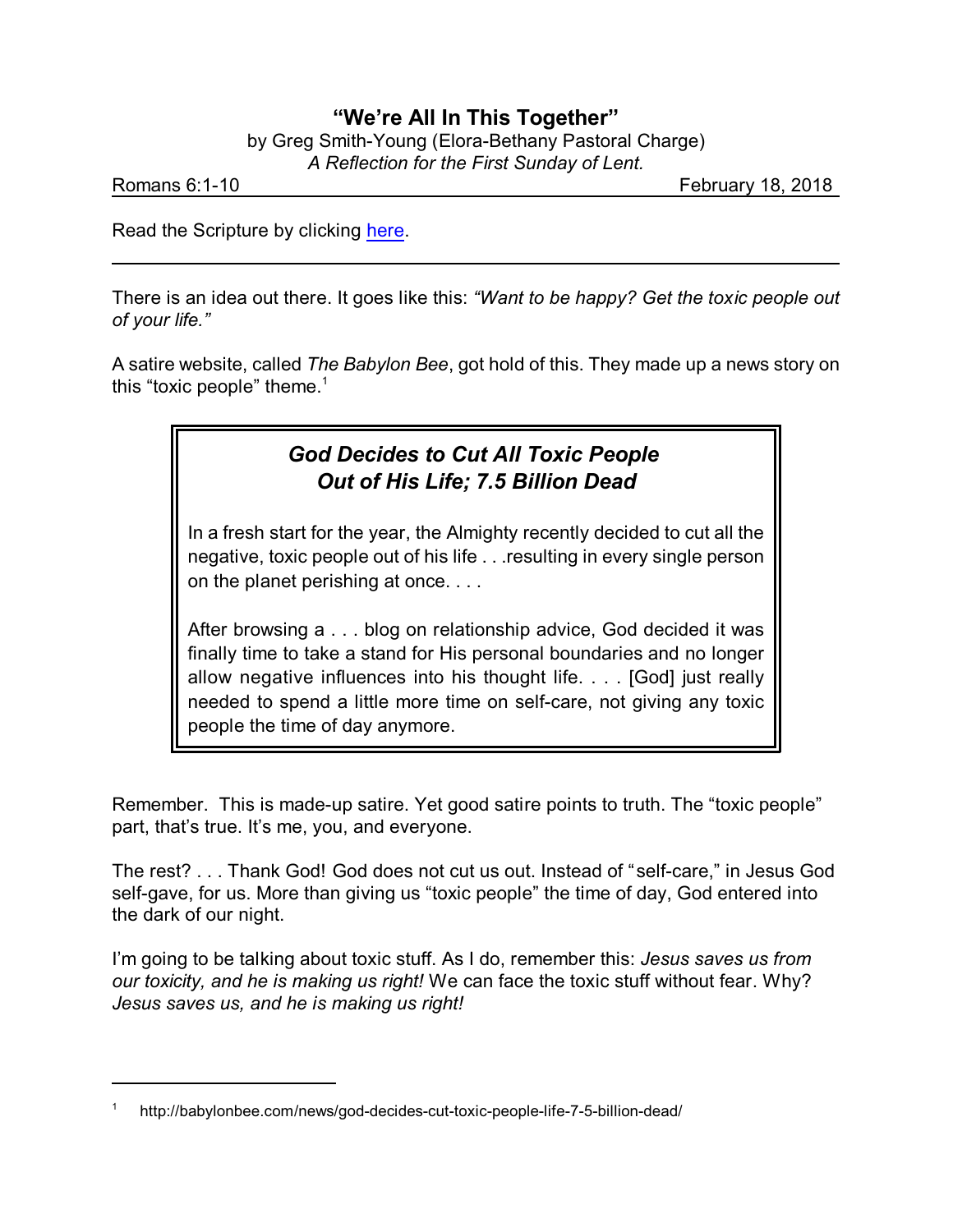Harry Crews was born in the Depression. He grew up in a one-room shack, at the end of a dirt road, in rural Georgia. Harry's father died when he was two. His stepfather would pull out his shotgun and threaten the family. Harry got polio. He was badly scalded when he fell into boiling water. Harry survived. He grew up and became a writer. 2

Harry wrote novels, and he wrote a memoir about his first six years of life, in that endof-the-road community.<sup>3</sup> It's all He wrote about the Sears catalogue. They'd get their hands on one. Harry and his best friend Willalee would consume the pictures of things they did not have, and lives they could never imagine.

Harry wrote this:

*Nearly everybody I knew had something missing, a finger cut off, a toe split, an ear half chewed away, an eye clouded with blindness. . . . But the people in the catalogue had no such hurts. They were not only whole, . . . they were also beautiful.<sup>4</sup>*

Even where they still have a Sears now, they don't make the catalogue any more.<sup>5</sup> But we don't need the catalogue, right? More than then, we are peddled pictures and sold stories about "the more-perfect life" others have. We think we can get that life for ourselves, and become slaves to that desire. Or, we resign ourselves that we never will, and become slaves to despair and resentment.

But Harry was a smart boy. He realized something. Listen.

*Under those fancy clothes there had to be scars, there had to be swellings, and boils of one kind or another because there was no other way to live in the world. And . . . I had decided that all the people in the catalogue were related, not necessarily blood kin, but knew one another, and because they knew one another there had to be hard feelings, trouble between them off and on, violence, and hate between them as well as love.<sup>6</sup>*

Six-year-old Harry, he knew truth. But remember: *Jesus saves us, and he is making us right!*

<sup>&</sup>lt;sup>2</sup> https://www.nytimes.com/2017/06/29/books/review-harry-crews-a-childhood-memoir.html<br><sup>3</sup> Harry Crows, A Childhood: The Biography of a Blase (Athona, CA: University of Coergia

<sup>3</sup> Harry Crews, A Childhood: The Biography of a Place (Athens, GA: University of Georgia, 1995).

 $\frac{4}{5}$  Quoted in Rutledge, 198. [https://en.wikipedia.org/wiki/Sears#Decline\\_and\\_Sears\\_Holdings.](https://en.wikipedia.org/wiki/Sears#Decline_and_Sears_Holdings.) Sears' Canadian branch closed its operations in 2018.

<sup>&</sup>lt;sup>6</sup> Quoted in Rutledge, 198. Emphasis added.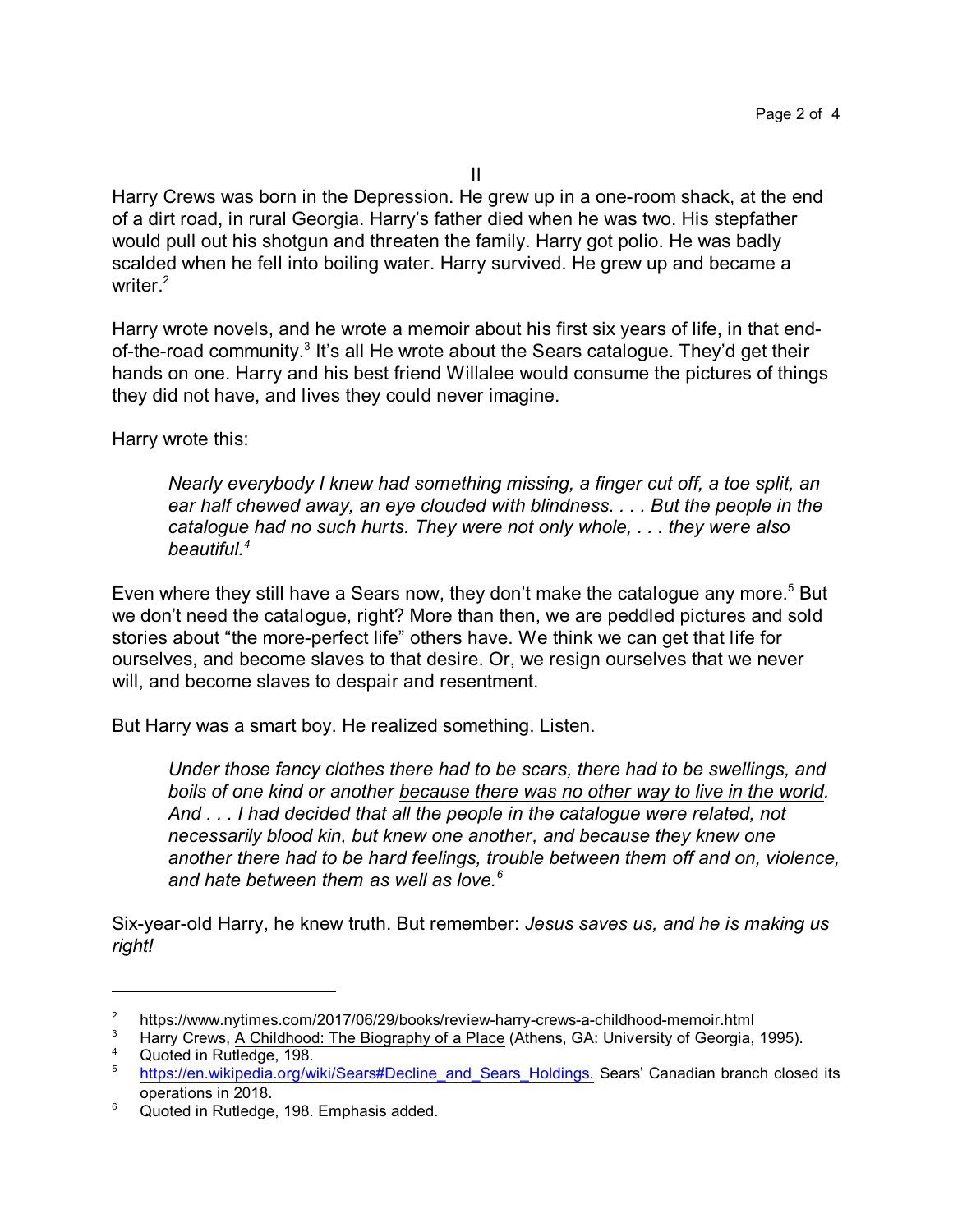*"Because there was no other way to live in the world,"* Harry wrote. Scars, and swellings, and boils. Hard feelings, trouble between us, violence and hate. All that toxic stuff.

The Season of Lent focuses us on the toxic stuff. We all live in it. We all make it.

### But *Jesus saves us for our toxicity, and makes us right!*

Lent began on Wednesday. Ash Wednesday is when many Christians receive a mark of ashes on their foreheads. You might have done that. We're doing it this morning too, because the ashes are a gift.

We're marked with ashes. Ashes are a physical way of facing the toxicity. We are born into it, all of us. We cannot escape it, any of us. It's a poison, enough of which seeps into everything, to make everything at least a bit deadly. It's a power that gains control with dreams and lies. It's a rebellion against God's goodness, against God's grace. It marches through, taking us over and sweeping us along. We don't have a choice, but we do join up willingly. We are conscripted, and we are complicit.*<sup>7</sup>*

### But keep remembering: *Jesus has saved us, and he is making us right!*

We're marked with ashes. Ashes are about grief: grief that we have wounded others; grief that others have wounded us; grief over the evil that stalks our world, the evil that twists people, that twists relationships, that twists communities, that twists organizations, that twists nations, that twists churches, that twists creation.

We're marked with ashes. Ashes are a gift. They are about being honest about the toxic stuff. I don't know about you, but for me that's a relief. We do the ashes in worship. We are in God's presence, always, and here we are so mindful of that. With God I cannot fake that I am fine. And I do not have to. With God, I cannot pretend away the poison. And I don't have to.

<sup>7</sup> C. S. Lewis was right: "*Fallen man is not simply an imperfect creature who needs improvement; he is a rebel who must lay down his arms.*" Mere Christianity (London: Collins, 1952, 1988), 49.